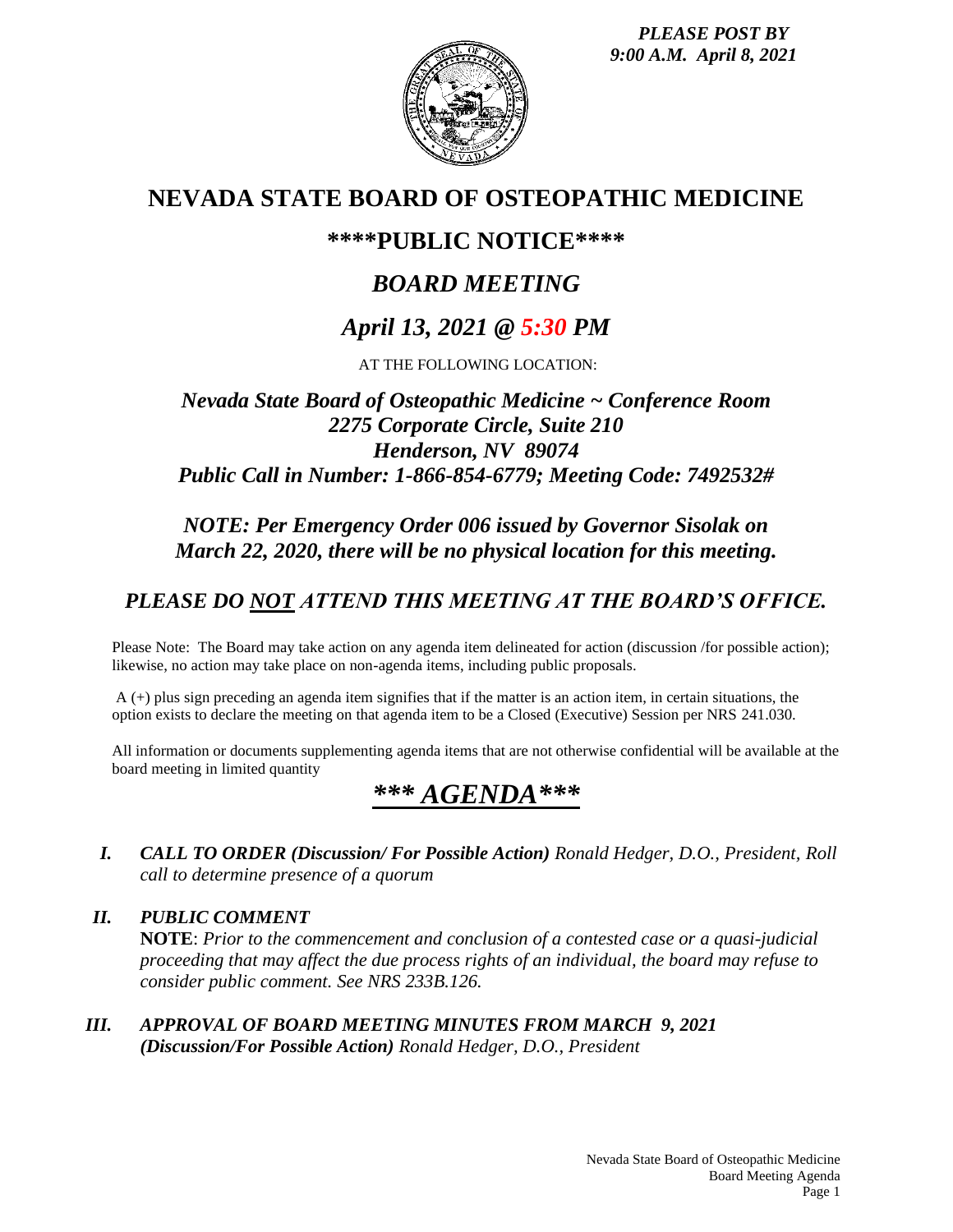#### *IV. CONSENT AGENDA TO GRANT LICENSURE FOR OSTEOPATHIC PHYSICIANS AND PHYSICIAN ASSISTANTS (Discussion/ For Possible Action) Ronald Hedger, D.O., President*

*Under this item the Board may consider the recommendations of the Executive Director and/or President/Vice President to grant licensure to the below listed applicants. The Board may remove any applicant's name from the consent motion, and may not discuss the contents of the application for licensure without the applicant present following proper notice pursuant to the open meeting law.*

#### **Osteopathic Physician Name Specialty**

*Matthew Abinante, D.O. Family Medicine Michael Bishop, D.O. Emergency Medicine Vincent Boyd, D.O. Emergency Medicine Catherine Colpitts, D.O. Family Medicine Michael Dang, D.O. Neurology James Dee, D.O. Anesthesiology Zhiqi Feng, D.O. Family Medicine Michael Gaither, D.O. Internal Medicine Gina Gibson, D.O. Internal Medicine Daniel Hekmat, D.O. Internal Medicine Toni Hodges-Wills, D.O. Obstetrics/Gynecology Collin Hu, D.O. Family Medicine Megan Hubbard, D.O. Internal Medicine Esther Kim, D.O. Family Medicine Kelvy Levit, D.O. Emergency Medicine Alex Lin, D.O. Emergency Medicine Wasim Mansour, D.O. Family Medicine Ramandeep Mattu, D.O. Psychiatry Harry Menon, D.O. Internal Medicine Bharat Mittal, D.O. Family Medicine Jonathan Ni, D.O. Emergency Medicine Alex Pallas, D.O. Diagnostic Radiology Ry Ralph Reyes, D.O. Psychiatry Joseph Ricioli, D.O. Family Medicine Kevin Rowley, D.O. Pulmonary Disease Anaam Shaikhm, D.O. Internal Medicine Charles Willyard, D.O. Internal Medicine Rasiq Zackria, D.O. Internal Medicine* 

*Holly Brisson, PA-C Daniel Moses, D.O. Candice Cameron, PA-C Active-Not Working Kristine-Gem Estrella, PA-C Active-Not Working Juwaun Hinkle, PA-C Michelle Conger, D.O. Alicia Rippere, PA-C Nader Helmi, D.O. John Scully PA-C Robert Lifferth, D.O. David Toone, PA-C Active -Not Working Megan Wiesel, PA-C. Craig Parson, D.O.*

*Dominique Peppers, D.O. Physical Medicine/Rehabilitation* 

#### **Physician Assistant Supervising Physician**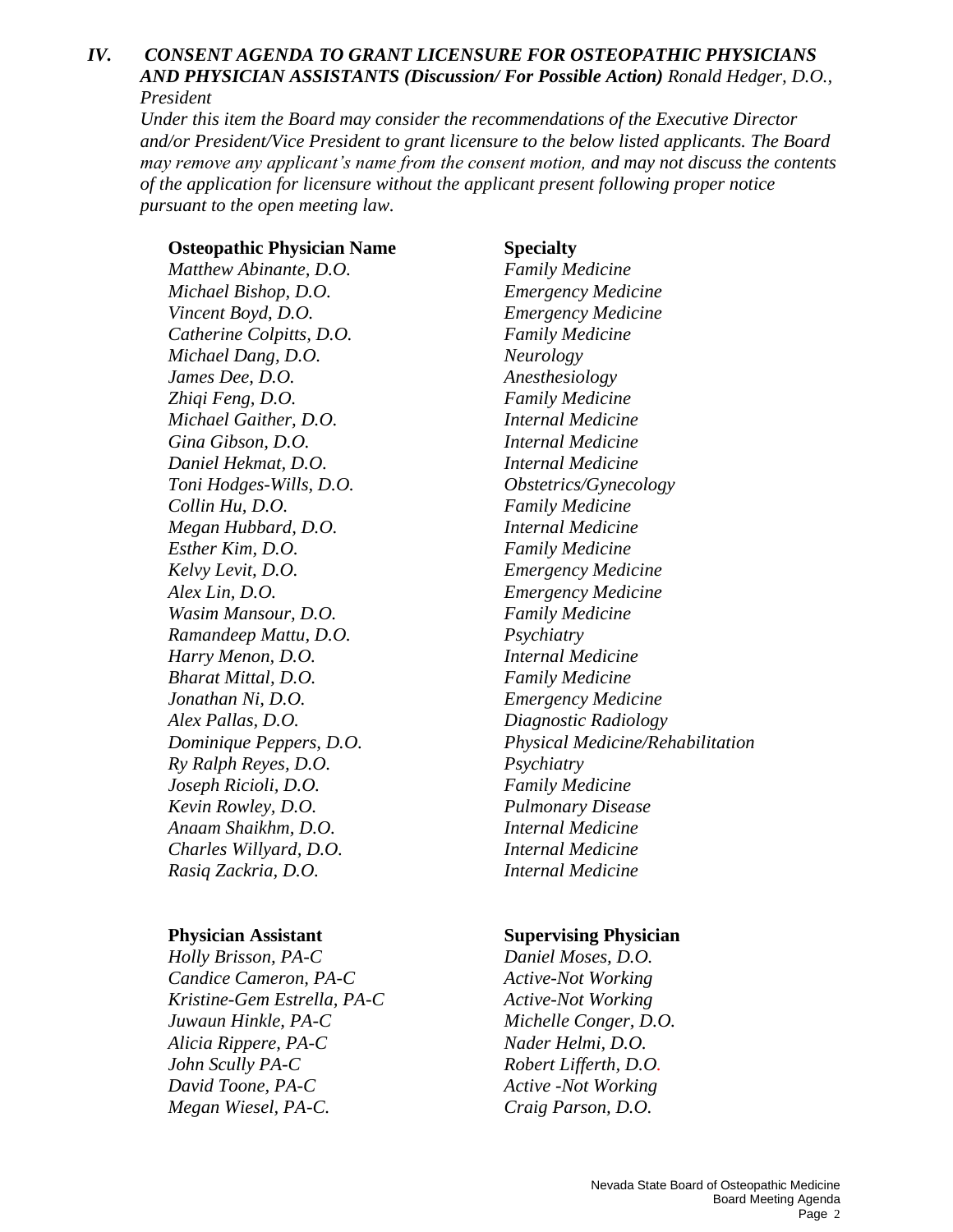- *V. +CONSIDERATION OF APPLICATION FOR FULL LICENSURE FOR OSTEOPATHIC PHYSICIAN Dennis Concoby, D.O., with potential telephone appearance by Dr. Concoby, (Discussion/For Possible Action/Board may go into closed*  **session** *pursuant to NRS 241.030 to move to a closed session because the discussion will have to do with this applicant's character, alleged misconduct, professional competence, or similar items). Ronald Hedger, D.O., President*
- *VI. CONSIDERATION/ACTION REGARDING REVISED POLICY STATEMENTS FOR CONTINUING EDUCATION AUDITS AND MEDICAL MARIJUANA, (Discussion/For Possible Action) Ronald Hedger, D.O., President*
- *VII. CONSIDERATION/ACTION OF LEGISLATIVE BILLS, (Discussion/For Possible Action) Ronald Hedger, D.O., President*

### *VIII. EXECUTIVE DIRECTOR'S REPORT*

- *a. Financial Statements*
- *b. Licensing*
- *IX. LEGAL REPORT (Discussion/For Possible Action) by Louis Ling, Board Counsel and/or Justin Taruc, Deputy Attorney General*
- *X. LEGISLATIVE UPDATE (Discussion/For Possible Action) by Susan Fisher, Board Government Affairs/Lobbyist*.
- *XI. ITEMS FOR FUTURE DISCUSSION/ACTION/UPCOMING AGENDA*
- *XII. PRESIDENT'S REPORT on Board Business, Ronald Hedger, D.O., President*

### *XIII. PUBLIC COMMENT*

*Prior to the commencement and conclusion of a contested case or a quasi-judicial proceeding that may affect the due process rights of an individual, the board may refuse to consider public comment. See NRS 233B.126.*

*Under the public comment item, members of the public may bring matters not appearing on this agenda to the attention of the Board. The Board may discuss but may not act on the matters at this meeting. A citizen may speak on a matter not on the posted Agenda after all matters listed on the posted Agenda have been acted upon by the Board, but only after receiving recognition and consent of the Chairman of the Board. If the Board desires, the matters may be placed on a future agenda for action.*

*In consideration of others, please avoid repetition and limit your public comments to no more than five (5) minutes. The Board may also allow public comment on specific agenda items as they are called, as well as during the Public Comment portion of the Board meeting.* 

*Pursuant to NRS 241.020 (6), please take notice: (1) Items on the agenda may be taken out of order; (2) Two or more agenda items may be combined for consideration; and (3) At any time, items on the agenda may be removed from the agenda or discussion of the items may be delayed.*

**Per Emergency Order 006 issued by Governor Sisolak on March 22, 2020, Board Agendas are only posted at the following locations:**